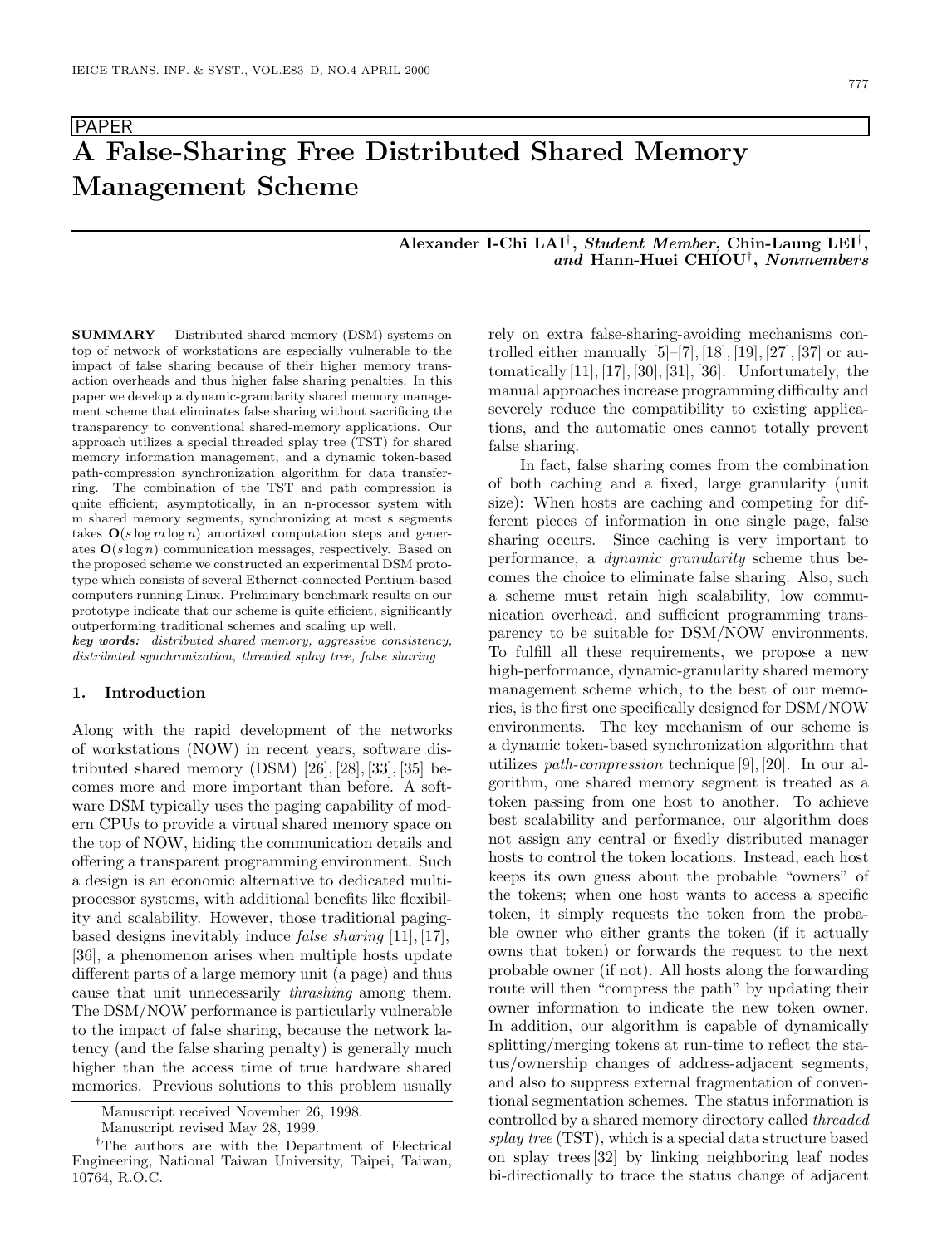memory segments. Moreover, the splaying property of TST perfectly caches frequently accessed memory segments near the root, further improving the overall efficiency of our algorithm. Analytically, our scheme, issuing *s* accesses to an *n*-processor system with at most *m* shared memory segments takes  $O(s \log m \log n)$  amortized computation steps and generates  $O(s \log n)$  communication messages, respectively. Also note that our scheme does not need any special hardware nor software supports, meaning that our scheme is compatible to both page- and segmentation-based memory management systems and most CPU families, operating systems, compilers, and programming languages.

To investigate the real-world performance characteristics of our scheme, we constructed an experimental DSM platform called *ULTRA* (for *U*niversal *L*ayer for *T*ransparent *R*emote *A*ccess), which is currently developed on several Ethernet-connected Pentium-based computers running Linux. The DSM transparency in *ULTRA* is retained by a flat, directly-accessible memory layout and critical-section style programming interfaces, with only minimal syntax modifications that locks data memory segments directly instead of an extra *mutex* (*mut*ual *ex*clusion) synchronization variable. In addition, the *ULTRA* memory consistency semantics also incorporates other performance optimization features, such as concurrent writes to the same location and read-only locks. This new consistency semantics is called the *aggressive consistency* (AC), to name after its concurrent-write support. Preliminary benchmarking results on this prototype (with concurrent-write and other optimization features disabled to get the raw performance) show that our memory management scheme is very efficient, outperforming other traditional DSM management schemes by up to 800% and delivering up to 6X speedup on our 8-host NOW configuration for computation intensive applications.

The rest of this paper is organized as follows. In Sect. 2 we survey related works. In Sect. 3 we present the TST data structure and the dynamic token-based synchronization algorithm used in our scheme. Section 4 demonstrates the *ULTRA* prototype system as well as the preliminary benchmark results. Finally, conclusions and perspectives are given in Sect. 5.

# **2. Related Works**

Conventional page-based DSM systems provide a transparent, directly accessible shared memory space via the paging capability in modern CPUs. To reduce the virtual memory processing overhead, page-based DSM systems often utilize some kind of relax consistency semantics like the release consistency (RC) [16], [38] or the lazy release consistency (LRC) [21], a more efficient implementation of RC. TreadMarks [3], [4], [21] is one representative of the LRC systems. Constructed as a library on top of Unix systems, TreadMarks takes advantage of Unix virtual memory management system calls mmap() and mprotect() to control access to shared pages. Moreover, TreadMarks utilizes a mechanism called *diff* that compares and collects modifications to different parts of the same page to reduce false sharing [4] and enhance performance. Another RC-based example, Munin [5], [6], is constructed as an extension of its underlying operating system. Performance of Munin benefits from a access-pattern-specific synchronization mechanism using various algorithms for different access patterns such as producer-consumer, migratory, etc.; however it is the responsibility and risk of programmers to use the proper access pattern for each data type, which also implies that conventional parallel applications need substantial modifications to be ported to Munin. Another relax consistency semantics used by Midway [7], [37] is the entry consistency (EC). In EC shared data will be synchronized at a processor when that processor locks a *mutex* that "guards" the data; that is, the guarded data will be fetched together with the associated *mutex*. The association between the "guard" *mutex* and shared data must be established either explicitly by the programmer or automatically by a more convenient but less precise run-time prediction mechanism [30]. Some other researchers have reported that EC and LRC are equipotential in terms of performance [1]. In general, page-based DSM systems provides a more transparent and convenient programming support than object-oriented designs, but they cannot avoid false sharing because of page granularity.

In contrast to page-based ones, object-oriented DSM systems represent the shared memory as a shared container of language-level objects and hide remote accesses in the member functions associated with the objects, meaning that the shared memory is not directly visible to applications but accessible through special function calls. Some of them are built on top of platform-independent communication facilities such as the parallel virtual machine (PVM) [15], [34] for higher interoperability. For example, in the C Region Library (CRL) [18], [19] the consistency unit is a "region," an object-like entity with a unique ID and must be explicitly locked via system calls to translate the ID into a temporary address for application use. A CRL incarnation on the MIT Alewife machine is reported to achieve speedups within 15% of those provided by Alewife's native hardware [19]. Two other object-oriented examples, the Phosphorus [12] and the Adsmith [27], share some common features such as lock/unlock and barrier synchronization primitives, shared memory accesses via system calls, and using PVM as the underlying communication environment. Phosphorus offers a debugging facility to trace the underlying PVM messages. The consistency semantics of Adsmith is a special variation of RC with synchronization primitives conforming sequential consistency (SC), rather than processor consistency (PC). Moreover, for false sharing control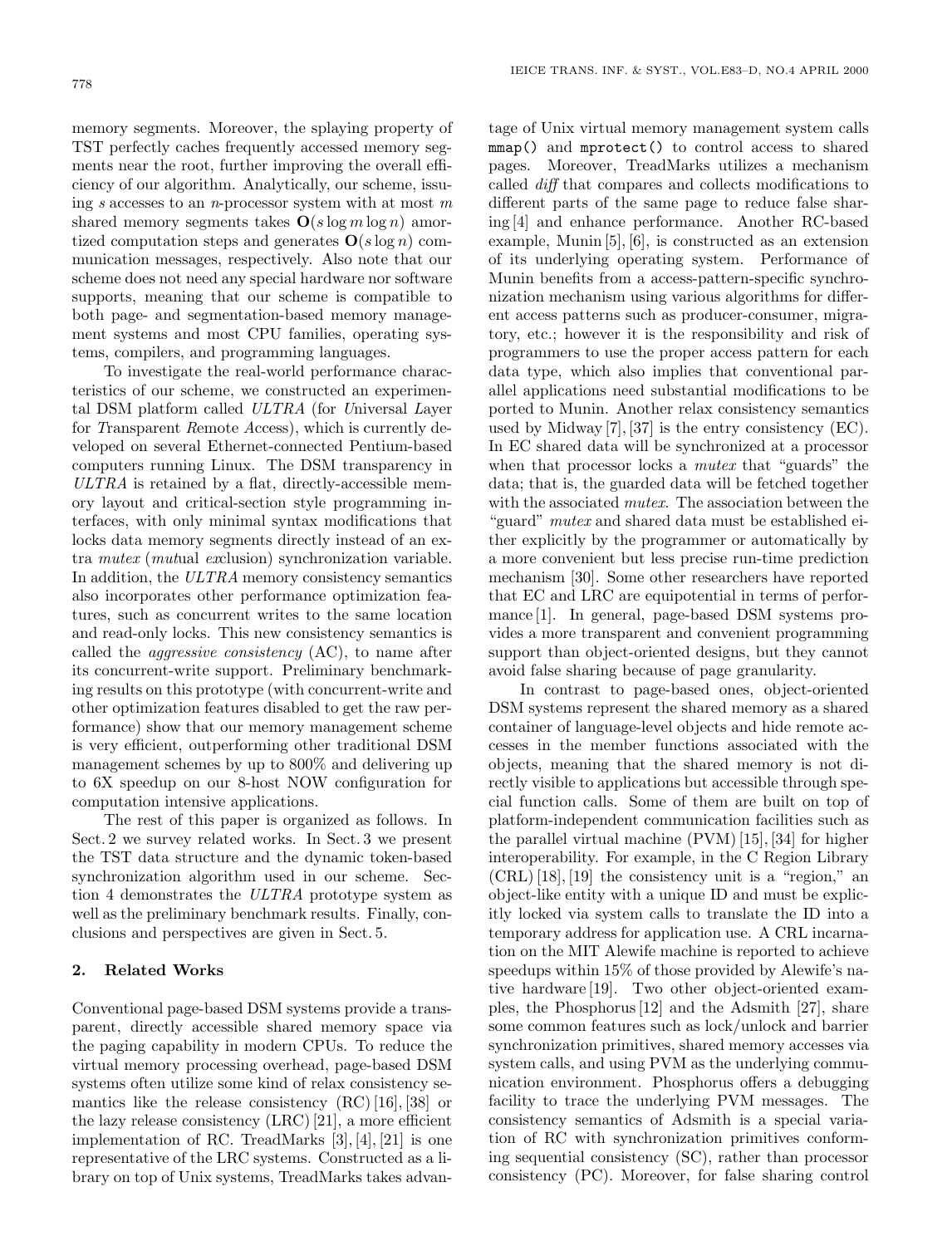Adsmith employs a special *multi-writer* protocol which acts like the *diff* mechanism in TreadMarks. Overall, object-oriented DSM designs have intrinsically better data migration and false sharing control, at the cost of sacrificing programming simplicity.

Existing false sharing reduction mechanisms rely on extra supports of compilers or other software tools. One approach, known as *padding*, is to allocate independent data into different pages to break the spatial relationship among the falsely shared data. This approach is applicable to both the static [36] and the dynamic [25] data, yet both require compiler/run-time library support. Another direction is to break temporal locality (instead of spatial locality) by adjusting the execution behaviors of programs, making processors access the same coherence unit at different time. *Loop rescheduling* [11], [31] is the representative of this category, Still, if the run-time system is not capable of dynamically rescheduling the execution flow, the compiler support is indispensable. The other method is clustering the processors by *processor-data affinity* [17], [30]. In contrast to the previous two approaches, the affinity information between processors and data is usually obtained at run-time. However, this method can only reduce rather than totally eliminate false sharing, because the affinity-based prediction cannot be 100% precise and the mis-clustered processors must access the remote memory at a high cost. In summary, these approaches require additional compiler or other software support, and they cannot completely eliminate false sharing.

#### **3. The Scheme**

In this section we propose a new false-sharing-free shared memory management scheme. Our goal is to integrate the advantages and avoid the drawbacks of previous page- and object-based DSM designs; that is, utilizing dynamic granularity of the object paradigm while preserving the transparency of page-based designs. We first describe the syntax of synchronization primitives from parallel applications' viewpoints, followed by the details and performance analyses of the special data structure and the algorithm of our scheme.

## 3.1 Syntax of Synchronization Primitives

In previous relax consistency models like LRC and EC, entering and leaving a critical section are represented by acquiring (locking) and releasing (unlocking) a dummy *mutex* (for *mut*ual *ex*clusive) variable, respectively. As an example, if we want to access some shared variable X in previous relax consistency models we must write the code as follows:

// LOCK X is a dummy *mutex* variable ACQUIRE LOCK X // X is the shared data item

## .....(access X) RELEASE LOCK X

We notice that the dummy *mutex* variables are unnecessary and potential sources of false sharing: Observe that conventional DSM systems have to keep track of what data are used within a critical section by trapping page faults, i.e. their consistency granularity must be one page, inducing false sharing inevitably. Furthermore, in many DSM designs the *mutex* variables are a kind of limited system resource competed by all applications, and the management (allocating, releasing, etc.) overhead of *mutex* use is a substantial overhead to the system. The solution to these problems is therefore to adopt a distinct syntax of synchronization primitives: The operand of ACQUIRE/RELEASE should be the target data item itself, rather than an extra *mutex*. For example, in our scheme the previous code piece may be transformed as:

ACQUIRE X .....(access X) RELEASE X

If existing high-level languages such as  $C/C++$  are used, programmers can explicitly ACQUIRE/RELEASE the starting addresses with the lengths of the target variables, like this:

ACQUIRE(&X, sizeof(X)); .....(access X) RELEASE(&X, sizeof(X));

Such an approach saves not only the *mutex* resource space but also the binding overhead of the *mutex* and the very data it guards. A more crucial advantage is that this syntax prevents false sharing, because the runtime system can precisely (up to the resolution of 1 byte) identify the address ranges involved in the critical section without the restriction of fixed page size. This also implies our new syntax does not depend on any virtual memory mechanism; nevertheless, shared data can still be directly manipulated within critical sections, retaining better compatibility to existing parallel applications than most object-based synchronization models. In addition, we add the following enhancements to this new syntax for higher performance and flexibility:

- *Locking multiple shared data items at a time*. Such a feature ensures the atomicity of critical section entrance and exit, eliminating potential race conditions caused by a series of ACQUIRE operations. In practice, the requested memory segments will be handled in the order of their starting addresses to prevent deadlocks.
- *Read-only optimization*. The ACQUIRE primitive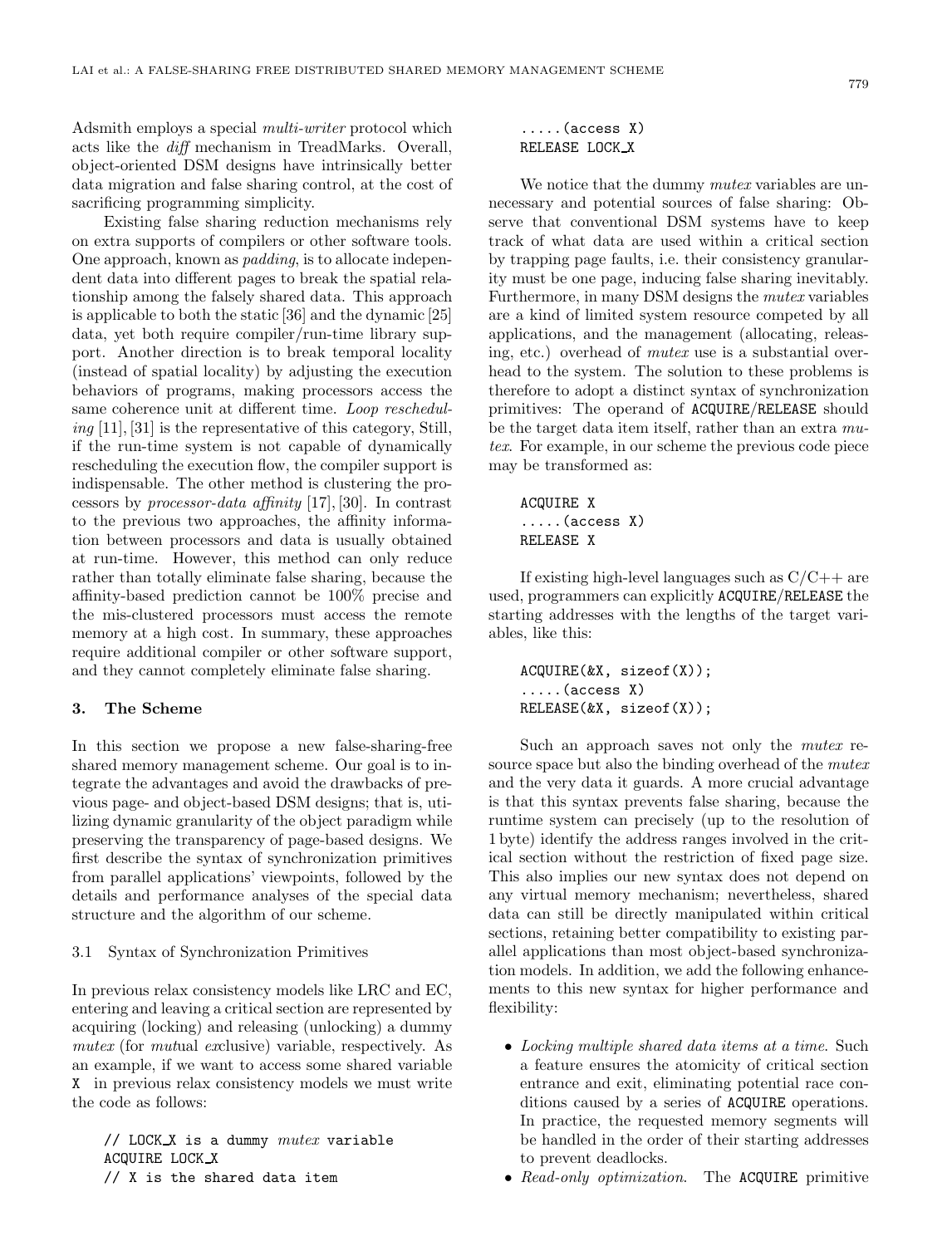can be optionally tagged as read-only, allowing multiple read-only ACQUIRE operations to be launched simultaneously on the same data. If a read-only ACQUIRE operation is untagged, it can be simply treated as the original ones, and the correctness of the program still remains intact.

- *Backward compatibility*. Our syntax can emulate other relax consistency models, such as LRC, to guarantee backward compatibility to existing parallel applications. This can be done via explicitly declaring special *mutex* variables: When applications ACQUIRE such *mutex* variables, the associated critical section is treated conventionally. Alternatively, a compiler or the run-time system can detect whether a variable is acquired but left unused within a critical section; if so, obviously this variable must be a *mutex*, and the whole critical section should be handled in the conventional manner.
- *Supporting multi-writer concurrent writes*. This feature is designed to comply with the ideal Parallel Random-Access Machine (PRAM) computation model extensively studied in the literature. Since concurrent writes are performed in parallel and non-exclusively, they must be placed *outside* critical sections and handled by a coherence-ondemand strategy, in which the results of such operations will keep private until being explicitly requested by other processors. The temporary inconsistency caused by conflict concurrent writes will then be resolved by a new unary synchronization primitive called SYNC: more specifically, different values of a concurrently written data item will be unified by the freshest one at the SYNC point. In practice, a scalar or vector timestamp mechanism [14], [24], [29] is sufficient to implement SYNC, whose details are beyond the scope of this paper.

We call this new enhanced consistency model the *aggressive consistency* (AC) for its support of concurrent writes. The complete AC definition is listed below, in which the bound and free accesses represent the memory operations inside and outside critical sections, respectively. An axiomatic yet equivalent definition can be found in our previous works [22], [23].

- **(AC-1)** Before any bound memory access is performed with respect to any other processor, the associated ACQUIRE must be performed.
- **(AC-2)** Before an ACQUIRE is allowed to be performed with respect to any other processor, the most recent RELEASE of the same shared object must be performed with respect to the processor issuing the acquire operation, if either ACQUIRE or RELEASE is in read-write mode.
- **(AC-3)** Before an exclusive RELEASE is allowed to be performed with respect to any other processor, all previous bound memory accesses after the associated ACQUIRE in program context must be per-

formed.

- **(AC-4)** Before an ordinary operation is performed, all previous SYNC operations to the same object accessed must be performed.
- **(AC-5)** All synchronization primitives follow the partial causal order; that is, they either follow dependency order, or they are in the same program except that ACQUIRE-s can bypass outstanding RELEASE-s if they are mutually independent.
- 3.2 The Shared Memory Directory

On the implementation side, a directory is necessary for managing shared memory in distributed or hierarchical memory systems like DSM/NOW. The memory directory keeps track of the information about each shared memory piece, including the ownership (i.e. which host processor has the freshest copy exclusively), locking status (who is acquiring or waiting for the memory piece), and so on. Moreover, if dynamic granularity is adopted the shared memory directory must be able to split a segment into two or more (if the application is accessing a small portion of that segment) and merge multiple adjacent segments into one (if the application is simultaneously using those segments as a whole), in contrast to object-oriented designs in which an object is accessed as an entity and there is no need for splitting and merging memory pieces. Briefly speaking, this directory must fulfill the following requirements:

- Keeping track of the locking and ownership status of the segments;
- Supporting dynamic granularity and segment splitting / merging; and
- Achieving high operation efficiency.

The directory structure we devise is called the *Threaded Splay Tree* (TST), which is an augmented version of the original splay tree [32]. In a TST, each node represents one shared memory segment with the starting address, the length, a flag of locking status, and other ownership-specific information to satisfy the requirements stated above. The starting address acts as the key value that determines the organization in a TST. In addition, each node has two extra threading links respectively pointing to its in-order traversal predecessor and successor (also the order of starting addresses) to support the segment splitting/merging functionality; that is, the TST is a combination of the splay tree and the doubly linked list. Such a configuration can be adaptive to both temporal locality (via splaying the most recently used shared memory segment to the root) and spatial locality (via thread tracking, without traversing the tree first), achieving better performance. Also note that splaying the TST does not affect the threads at all, as splaying never changes the in-order traversal sequence of the TST. An example of a segmentation mapping and its corresponding TST structure is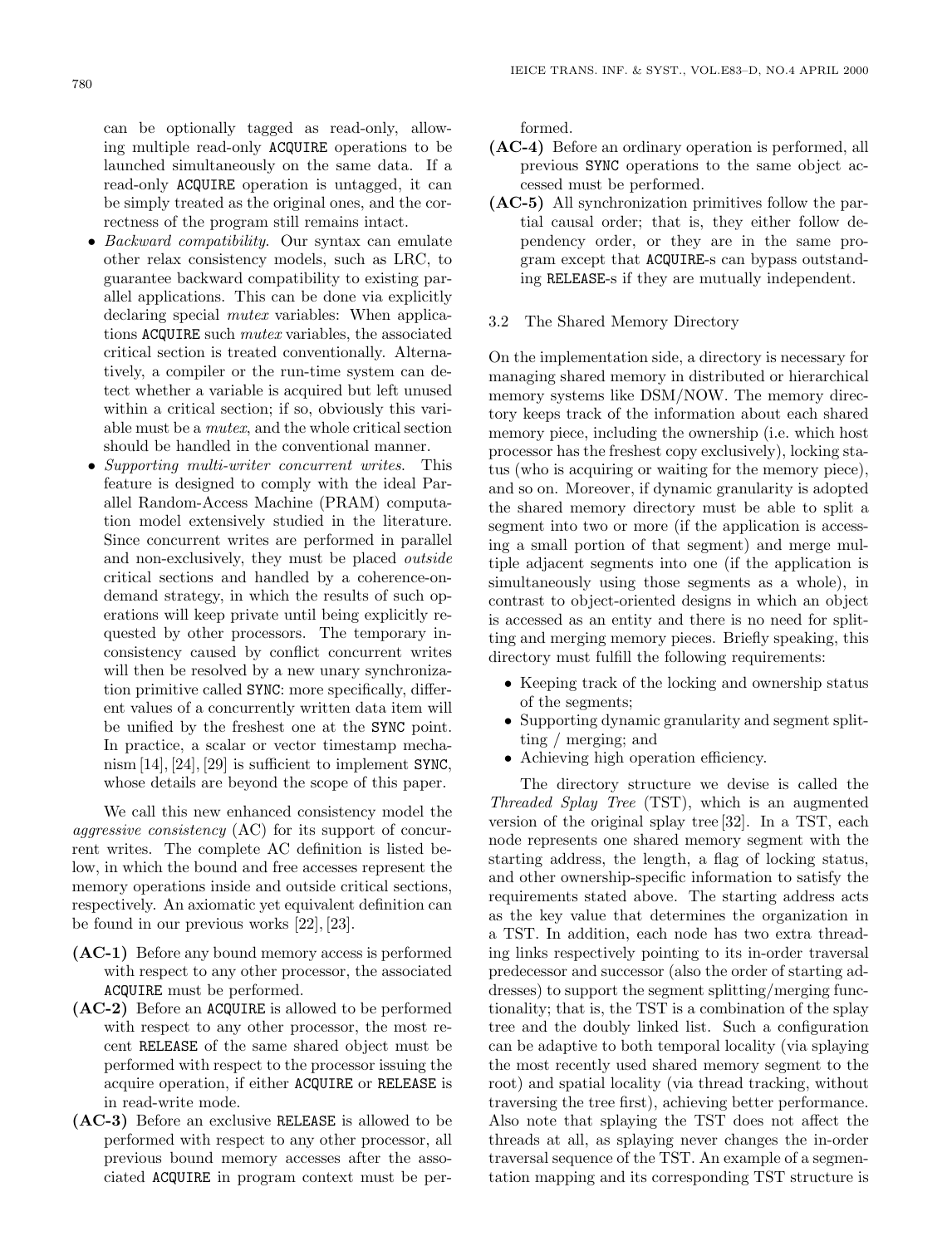

Fig. 1 An example of a shared memory segmentation map and its corresponding TST. The thick arrows are splay-tree edges and dotted bi-directional arrows are thread links.



**Fig. 2** When one ACQUIRE is applied to the TST in the previous example (a), a new node is generated by merging the fragments of the involved nodes and splayed to the root (b).

depicted in Fig. 1.

Looking up nodes in a TST is performed as follows. When one processor requests a memory range spanning one or more segments, the node representing the first segment (in terms of the starting address) will be splayed to the root for access, followed by its successors (if any) which can be tracked via the thread links. Merging and splitting segments are virtually look-up operations with node replacement. Since the thread links are not affected (as the address order of memory segments remains invariant), the amortized cost of an operation involving at most *s* nodes in an *m*-node TST is clearly **O**(*s* log *m*); if the *s* nodes correspond to a contiguous address range of *s* memory segments, the amortized cost can be further reduced to  $\mathbf{O}(s + \log m)$ . Figure 2 depicts how an ACQUIRE operation manipulates the TST directory shown in the previous example.

# 3.3 A TST-Based Dynamic Token-Chasing Synchronization Algorithm

Now we present a dynamic token-chasing implementation of the kernel operations of AC, i.e. the ACQUIRE and the RELEASE synchronization primitives. In this scheme, there is no so-called "home" directory host that manages all shared memory blocks; instead, each shared memory segment is treated as a single, unique token. The processor holding the memory "token" has the exclusive right to access its contents. Like most

token-chasing algorithms, our approach requires that the communication messages are *processor consistent*; i.e., from the viewpoint of a processor (say) *P*, all messages involving *P* should be totally ordered, while the ordering of other messages is irrelevant.

To get maximal performance, our approach is based on a highly efficient algorithm utilizing the path compression technique to accelerate the most timeconsuming token-searching phase. The one we choose as the basis is that proposed by Chang, Singhal and Liu [9], [10], [20] (abbreviated as the CSL algorithm), which is generally the most efficient algorithm among proposed path compression ones, to our best knowledge. For a system of *n* processors, the CSL algorithm generates  $O(\log n)$  messages per request, and the actual number of messages is usually far fewer than that upperbound due to the effectiveness of path compression.

The key idea of the original CSL algorithm is described as follows. Each processor maintains a guess (called dir) of the probable token owner. If a processor neither holding nor requesting the token receives a request, it forwards this request to the processor indicated by dir, and then sets dir to point to the new requester because the new requester will eventually be the true token holder. When a processor requests the token, it sends a request message to the processor indicated by dir. It then sets an additional pointer, next, to NIL. If a processor holding or waiting for the token receives a request, and its next pointer is NIL, it sets next to the new requester. Otherwise, it forwards the request to the node indicated by dir, and "compresses the path" for further requests by setting dir to the new requester. Among the processors that hold the token or are requesting, their next pointers form a distributed queue of the pending requesters. If a processor is waiting and its next pointer is NIL, this processor is effectively at the end of the waiting queue. If next is not NIL, the end of the waiting queue is at or beyond the processor pointed to by dir. Since the requester will become the one at the queue end, it is appropriate to set the dir variable to that requester. When the token holder releases the token, it sends the token to the processor pointed to by next, if next is not NIL. Otherwise, the current holder just keeps the token.

To enable the CSL algorithm in our dynamicgranularity implementation, the first thing to do is adding the two dir and next pointers into each node of the TST directory of each processor so that the CSL algorithm can use shared memory blocks as tokens. Still, there remains one more challenge: In AC, the shared memory blocks may be dynamically split or merged, implying that the tokens will be generated or destroyed on the fly. This could totally ruin the execution of the CSL algorithm. Fortunately, such an obstacle can be overcome by making the processor in-order traverse the distributed forest formed by the dir pointers. More pre-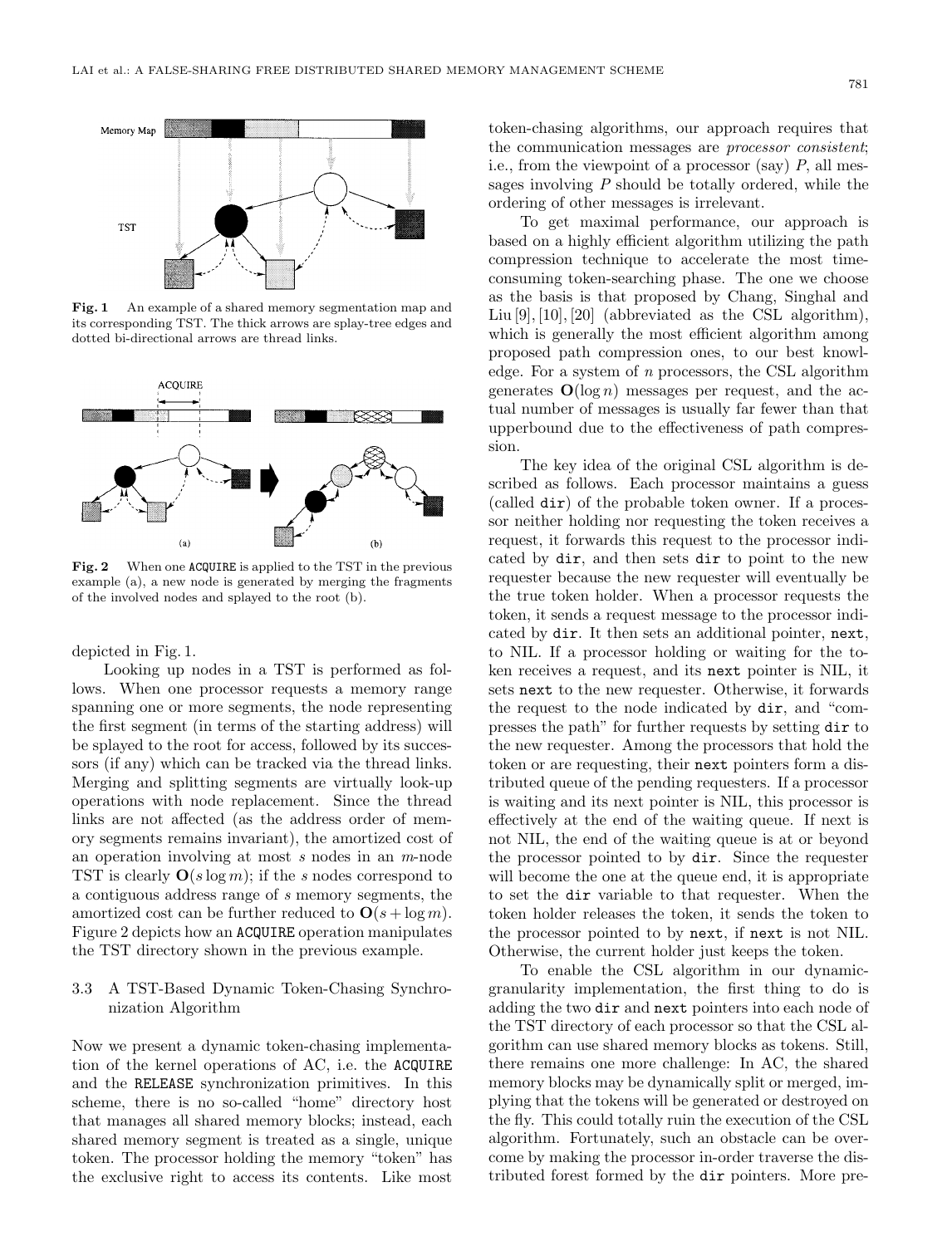

**Fig. 3** An execution example of the token-based AC algorithm. The solid thin arrows are the dir pointers. (a) Initially P1 sends the request (the gray thick arrow) to P2; (b) P2 finds out that the block is divided to 2 pieces, so it first forward the split request to P3, the owner of the first half; (c) P3 acknowledges the forwarded request (the dotted arrow), so P2 can forward the other split request to P4, the owner of the second half; (d) P4 acknowledges the forwarded request. Notice that data are asynchronously sent to P1, the original requester.

cisely, when one processor splits a memory into several smaller pieces, it will launch a new CSL operation per each sub-segment, gather and merge the responses, and return the collective result to the source requester (if any). In practice, the acknowledgment and the actual data of each memory sub-segment can be separated and transferred asynchronously for better performance. We show an execution example of our algorithm in Fig. 3.

The pseudo codes of our algorithm with enhancement of separated acknowledgment and data transfer are listed below. In the listing a memory segment in the TST is represented by a range  $[s, s+l]$  where  $s$  and *l* is the starting address and the length of the very segment, respectively. Note that the following algorithm can be easily extended to handle read-only ACQUIRE operations, which is left to the reader.

## **Initial Settings**

- All shared memory blocks are exclusively owned by one processor and others set the dir pointers to be the initial owner.
- All processors are idle; i.e. outside critical sections.

# Upon Acquiring the Range  $[s, s+l]$

1. Look up the TST to transform the range  $[s, s+l]$ into a list of memory blocks (LMB)  $\{[s_0, s_0 + l_0],$  $[s_1, s_1 + l_1], [s_2, s_2 + l_2], \ldots \}$  that are possibly owned by processor  $P_0$ ,  $P_1$ ,  $P_2$ ,  $\dots$ , respectively.

- 2. Merge the nodes of LMB into a single node  $[s, s+l]$ in the TST, with the lock flag set true,  $next = NIL$ ,  $\text{dir} = \text{NIL}$ , respectively.
- 3. Let  $i = 0$  and repeat the following sub-steps until the LMB is empty:
	- 3.1 Check if  $P_i$  is the requester itself; if so, go to step 3.4.
	- 3.2 Send out an acquire-writing request  $[s_i, s_i + l_i]$ to its probable owner P*i*;
	- 3.3 Wait until the acknowledgment of  $[s_i, s_i + l_i]$ arrives.
	- 3.4 Remove  $[s_i, s_i+l_i]$  from the LMB; set  $i = i+1$ .
- 4. Enter the critical section when all data within  $[s, s+l]$  arrives.

### **Upon Receiving an Acquire** [*s, s* + *l*] **Request**

- 1. Look up the TST to transform the range  $[s, s+l]$ into a list of memory blocks (LMB)  $\{[s_0, s_0 + l_0],$  $[s_1, s_1 + l_1], [s_2, s_2 + l_2], \ldots \}$  that are possibly owned by processor  $P_0$ ,  $P_1$ ,  $P_2$ ,  $\dots$ , respectively.
- 2. Merge the nodes of LMB into a single node  $[s, s+l]$ in the TST, with  $\text{dir} = \text{the}\text{initiator}$  of the acquire operation.
- 3. Let  $i = 0$  and repeat the following sub-steps until the LMB is empty:
	- 3.1 If the receiver itself is neither  $P_i$  nor requesting the block  $[s_i, s_i + l_i]$ , or the next pointer of the block is not NIL, then forward the request to the node indicated by the dir pointer of block and go to step 3.4.
	- 3.2 If the receiver itself is currently requesting the block  $[s_i, s_i + l_i]$  and next is NIL, set next = the initiator of the acquire operation and go to step 3.4.
	- 3.3 Send an acknowledgment to the previous forwarder and the contents of  $[s_i, s_i + l_i]$  to the initiator of the acquire operation.
	- 3.4 Remove  $[s_i, s_i+l_i]$  from the LMB; set  $i = i+1$ .

### Upon Releasing the Range  $[s, s+l]$

- 1. Look up the TST to transform the range  $[s, s+l]$ into a list of memory blocks (LMB)  $\{[s_0, s_0 + l_0],$  $[s_1, s_1 + l_1], [s_2, s_2 + l_2], \ldots \}$  that are possibly owned by processor  $P_0$ ,  $P_1$ ,  $P_2$ ,  $\dots$ , respectively.
- 2. Let  $i = 0$  and repeat the following sub-steps until the LMB is empty:
	- 2.1 If the next pointer of the block  $[s_i, s_i + l_i]$  is not NIL, send the data of the block to the processor indicated by the next pointer and reset the next to NIL; otherwise, let  $\text{dir} =$ the releasing processor itself.
	- 2.2 Reset the lock flag of the corresponding TST node to be false.
	- 2.3 Remove  $[s_i, s_i+l_i]$  from the LMB; set  $i = i+1$ .
- 3. Leave the critical section.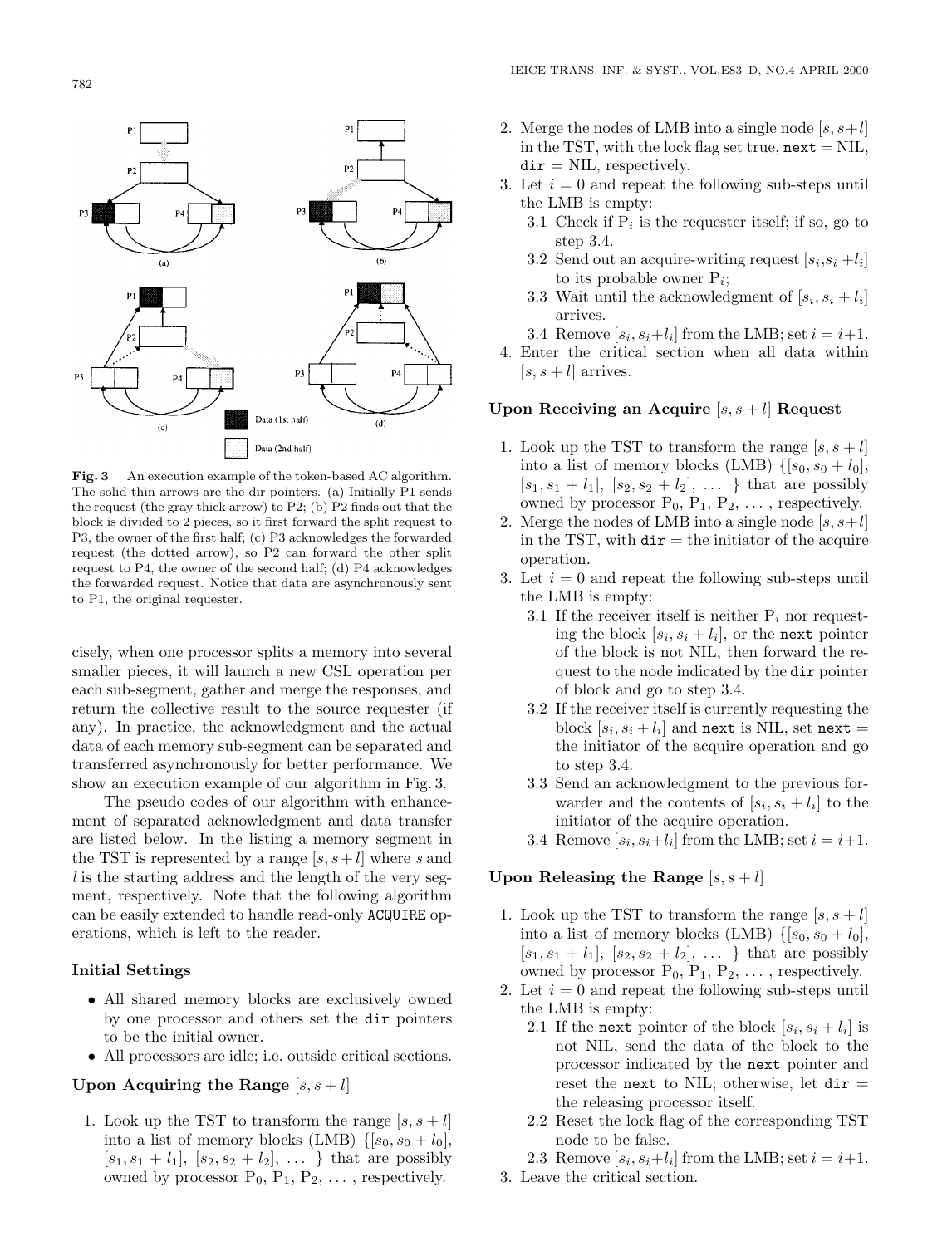#### 3.4 Analysis

**Theorem 1:** The TST-based synchronization algorithm guarantees mutual exclusion.

**Proof** (Sketch): Suppose two memory segments  $M_1$ and  $M_2$  are respectively requested by two host processors P<sub>1</sub> and P<sub>2</sub> at the same time, and M<sub>1</sub> ∩ M<sub>2</sub>  $\neq \Phi$ . Let  $M_x = M_1 \cap M_2$  and call the previous  $M_x$ owner P*x*. Since messages are processor-consistent,  $P_x$  must first receive and handle the ACQUIRE request from either  $P_1$  or  $P_2$ , but not simultaneously. However, if  $P_x$  handles the request from  $P_1$  first, it can never grant the request from  $P_2$  because  $P_x$  will no longer own  $M_x$ ; or *vice versa*. Since all shared memory segments are initially owned by one processor, we conclude that  $M_1 \cap M_2 = \Phi$ .  $\Box$ 

**Theorem 2:** The TST-based synchronization algorithm is deadlock-free.

**Proof** (Sketch): Since the **ACQUIRE** requests are propagated in the direction pointed by the dir pointers. A deadlock occurs if and only if there exist some host processors whose dir pointers form a cycle; more specifically, a requesting host  $P_0$  is deadlocked if and only if there exist  $n (n \geq 0)$  host processors, say  $P_1$ ,  $P_2$ ,  $P_3$ ,  $\dots$ ,  $P_n$ , such that  $P_0$  $\Rightarrow$   $P_1 \Rightarrow P_2 \Rightarrow \dots \Rightarrow P_n \Rightarrow P_0$  where  $\Rightarrow$  represents the dir pointer. Let M  $_i$   $(i = 1, 2, \ldots, n)$  be the memory segment held by P*<sup>i</sup>* and being waited for by  $P_{i-1}$ , and M<sub>0</sub> be the memory segment held by  $P_0$  and being waited for by  $P_n$ . Because in our algorithm memory segments are requested in the order of their starting addresses, the starting address of block  $M_n$  must be larger than those of  $M_{n-1}$ ,  $M_{n-2}$ ,  $\dots$ ,  $M_1$  and  $M_0$ , whileas the starting address of  $M_0$  must be larger than that of  $M_n$ , an obvious contradiction. Thus our algorithm is guaranteed deadlock-free.

The efficiency of our algorithm is highly dependent on the communication network topology. Below we show the analytical result for typical LAN-based NOW systems and fully-connected multicomputers.

**Theorem 3:** In an *n*-processor system with at most *m* shared memory segments, the TST-based synchronization algorithm processes a synchronization request involving at most *s* segments at the cost of **O**(*s* log *m* log *n*) amortized computation steps and **O**(*s* log *n*) communication messages, respectively.

**Proof** (Sketch): Immediately from the facts that (1) a memory segment is virtually a token in the CSL algorithm, yielding **O**(log *n*) messages per request; and (2) each host processor along the searching path takes  $O(\log m)$  amortized computation steps in querying its own TST.  $\Box$ 

**Corollary 4:** In an *n*-processor system with at most *m* shared memory segments, the TST-based synchronization algorithm processes a synchronization request involving at most *s* contiguous segments at the cost of  $\mathbf{O}(s \log n + \log m \log n)$  amortized computation steps and **O**(*s* log *n*) communication messages, respectively.

#### **4. ULTRA: An Experimental DSM System**

In order to examine the real-world performance of our proposed scheme, we constructed a prototype software DSM system called *ULTRA* (for Universal Layer for Transparent Remote Access) that implements AC. The primary design goal of *ULTRA* is to provide both a testbed of our proposed AC scheme and an experimental development platform of DSM applications. The first version of *ULTRA* is developed in C language on several Ethernet-connected Intel Pentium-based computers running Linux, a robust, freeware Unix clone. We also conducted a benchmark test of several typical parallel applications on our prototype to measure the performance. The preliminary results are quite encouraging, especially considering that we have not even added any advanced performance optimization techniques in this incarnation of *ULTRA*. Below we first briefly describe the current *ULTRA* implementation, then present and evaluate the benchmark results.

### 4.1 Overview

The first implementation of *ULTRA* is designed as an intermediate layer between shared-memory applications and the underlying operating system. Programs running on *ULTRA* consist of one or more parallel threads or "light-weight processes," which are embodied by Unix processes that share a single DSM address space controlled by the *ULTRA* runtime system. The internal organization of the current *ULTRA* implementation, depicted in Fig. 4, consists of three main components: the network listener (NL) that picks up from the network the necessary packets, the Application Programming Interface (API) library that bridges the run-



**Fig. 4** The block diagram of the ULTRA system organization.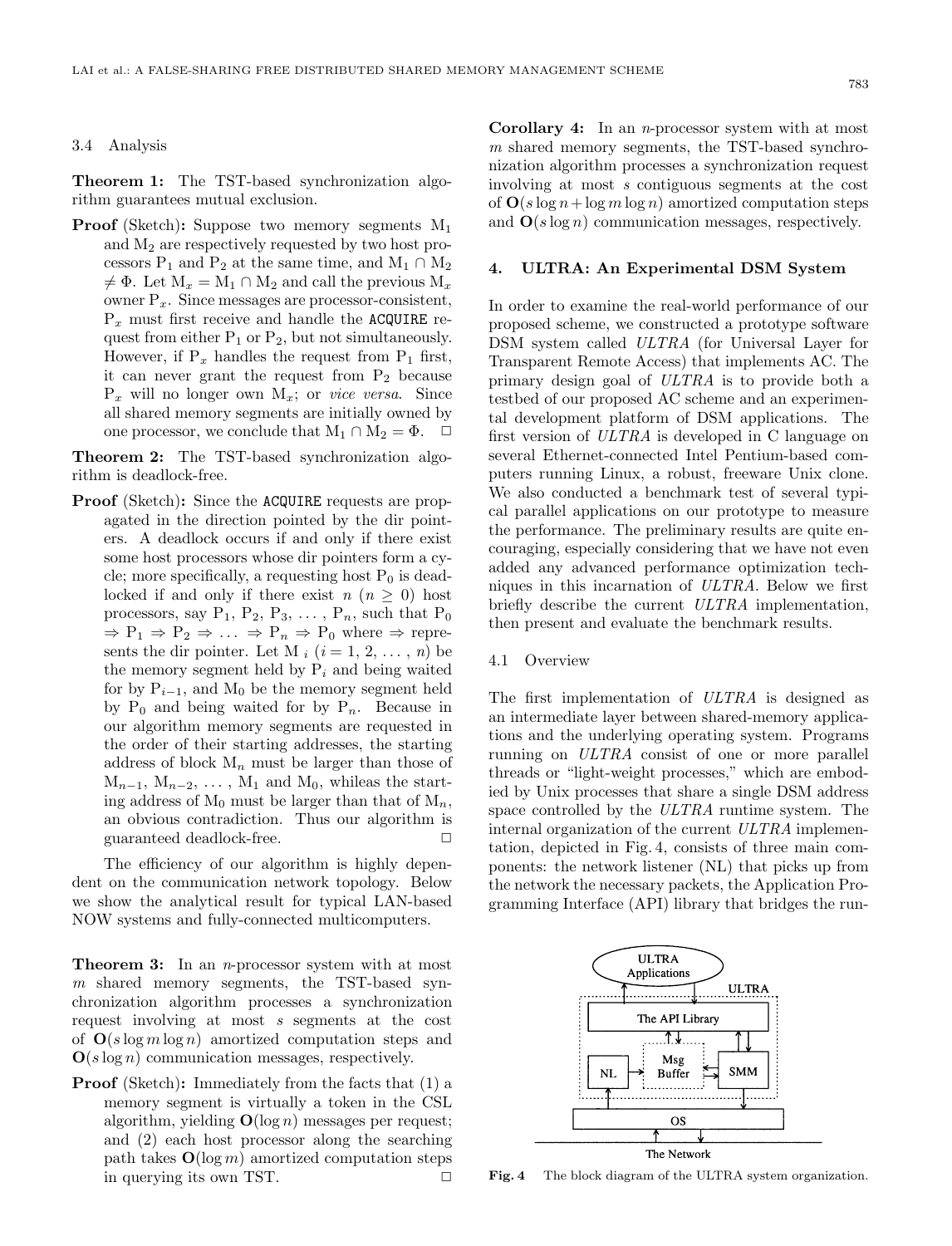time system and application programs, and the shared memory manager (SMM). These modules communicate one another by an internal message buffer, which is implemented by a combination of a standard Unix message queue and a block of Unix shared memory for large amount of data transfer.

The heart of the current *ULTRA* implementation is the SMM, which is implemented as a daemon process that continuously monitors the message buffer for incoming requests. It implements most of the data structures and algorithms presented in previous sections except that we deactivate the asynchronous acknowledgment and data transfer feature to measure the raw performance of our algorithms.

We use remote procedure calls (RPC) as the underlying inter-process communication facility; the reasons of adopting RPC are reliable message delivery, guarantee of data packet ordering, and programming simplicity. In fact, we implemented a single data transferring routine to handle both remote read and write requests, because the only difference of a read and a write is the direction of data movement. The SYNC operation in this version of *ULTRA* is also implemented by the simplified approach. On the other hand, we incorporated additional system management functions (see Table 1); some of them are directly built into the API library rather than integrated in the SMM.

# 4.2 Performance Evaluation

In this subsection we measure and compare the performances of our *ULTRA* prototype with another software DSM management scheme. The system we compare is Adsmith [27], which is also a variable-granularity software DSM system with *multi-writer* protocol for false sharing control as well as other performance features. A series of benchmark tests were conducted on both systems to evaluate the performance improvements of our new scheme over traditional approaches.

# 4.2.1 The Experimental Environment

Our testing platform consists of 8 Ethernet-connected Pentium/100 MHz machines running Linux kernel

**Table 2** Mini-benchmark results (Units: milliseconds).

| Action<br>System | Dummy<br>SysCall | 1 KB data<br>transfer | $4MB$ data<br>transfer |
|------------------|------------------|-----------------------|------------------------|
| <b>ULTRA</b>     | 6.15             | 10.18                 | 5240.0                 |
| Adsmith          | 7.23             | 11.35                 | 5877.7                 |

2.0.36. Each node is equipped with 32 MBytes of EDO-RAM and a 3COM 3C509B Ethernet adapter. The version of Adsmith is 1.8.0*i* running on PVM 3.4. All executables including the OS kernel, the two DSM systems, and the benchmarking programs are made using GNU C 2.7.2.3. During the benchmark process we also enabled *bulk transfer*, in addition to the *multi-writer* protocol, for Adsmith to maximize its network throughput. Table 2 lists some "mini" benchmark results of the two DSM systems on our testbed, which indicate that *ULTRA* is substantially faster than Adsmith in terms of basic operation and internal bookkeeping costs.

The benchmark suite we use consists of three parallel applications that vary widely in their computation and communication complexities. The first program, *MSort*, is a parallel implementation of the merge sort algorithm that consists of two phases. First, by the number of processors *MSort* divides the original data array  $(2^{21}$  integer elements in this test) into roughly equal-sized chunks, and assigns each processor to sequentially sort one chunk respectively. Next, *MSort* pairwisely merges those intermediate sorted chunks in parallel until the whole array is completely sorted. Such a technique is frequently used for parallelizing other divide-and-conquer algorithms.

The second application in the suite is *Relax*, a parallel implementation of the 2-D successive overrelaxation algorithm. The whole algorithm is an iterative process on a matrix of 4K×1K elements, repeated 100 times. During each iteration, *Relax* replaces each matrix element with the average of its neighboring elements. Such an algorithm is the key step in the finite elements method in numerical and scientific computations. In this incarnation, we partition the whole matrix into several horizontal strips and assign one strip to exactly one processor; thus sharing only occurs across the boundaries of neighboring strips.

The third benchmark program is *MatMul*, which performs parallel matrix multiplication of two 768\*768 square matrices. The computation of *MatMul*, based upon the "classical" triple-loop approach, can be described as follows. The product matrix is partitioned into roughly equal-sized horizontal bands by the number of available processors, and each processor is responsible for computing one band. In the same style the multiplicand and multiplier matrices are also partitioned horizontally (along the row) and vertically (also along the row if the target matrix has been transposed in advance), respectively. Each processor then takes and holds its corresponding multiplicand and product

| <b>Function Name</b>        | Meaning                      |
|-----------------------------|------------------------------|
| $vm\ init($                 | Initialize the ULTRA system  |
| $vm\_allocate$              | Allocating a segment         |
| $vm\_free($                 | Freeing an allocated segment |
| $vm\_close($                | Quit the ULTRA system        |
| $vm \, \, \textit{acquire}$ | Lock shared memory segments  |
| $vm\_release($              | Unlock segments              |
| $vm\_sync($                 | The SYNC operation           |
| vm barrier                  | Blocking rendezvous          |
| $vm\_createthread$          | Create a new thread          |
| vm_threadexit(              | Terminate a thread           |
| $vm\_getthreadid$           | Get a unique thread ID       |

**Table 1** Highlights of *ULTRA* API calls.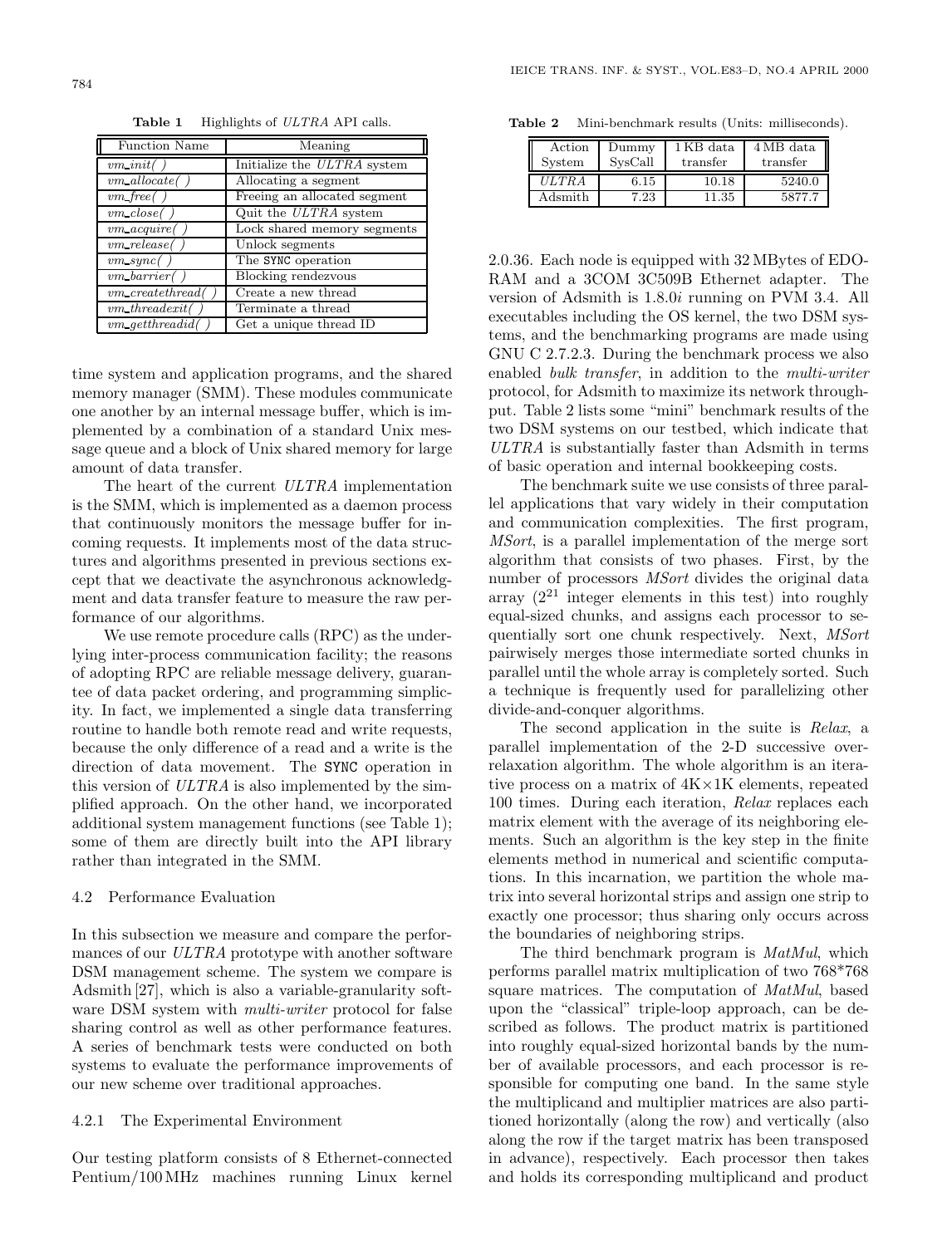| $\#$ of Processors | <i>MSort</i> | Relax  | MatMul |
|--------------------|--------------|--------|--------|
|                    | 37.17        | 241.44 | 344.93 |
| 2                  | 19.58        | 129.94 | 176.65 |
| 3                  | 16.15        | 98.10  | 121.77 |
|                    | 15.10        | 78.82  | 95.52  |
| 5                  | 14.23        | 69.32  | 79.00  |
| 6                  | 13.71        | 60.18  | 68.28  |
|                    | 13.24        | 54.25  | 62.47  |
|                    | 12.92        | 50.33  | 59.13  |

**Table 3** Benchmark results of *ULTRA* (Units: seconds).

**Table 4** Benchmark results of Adsmith (Units: seconds).

| $\#$ of Processors | <b>MSort</b> | Relax  | MatMul |
|--------------------|--------------|--------|--------|
|                    | 99.94        | 849.84 | 408.93 |
| 2                  | 109.33       | 482.61 | 224.02 |
| 3                  | 116.68       | 329.51 | 167.20 |
|                    | 117.51       | 253.56 | 144.55 |
| 5                  | 118.73       | 208.88 | 135.96 |
| 6                  | 119.32       | 179.65 | 133.84 |
|                    | 118.64       | 161.68 | 137.17 |
| o                  | 119.93       | 150.83 | 142.63 |





**Fig. 5** Execution times of *Msort* (lower is better).

bands, and fetches one different multiplier band a time in a round-robin ordering to compute the product.

#### 4.2.2 Benchmark Results and Analyses

Tables 3 and 4 summarize the execution times of the benchmark suite on *ULTRA* and Adsmith respectively. Overall, we find that *ULTRA* consistently and significantly outperforms Adsmith in all three benchmarks by a very large margin from some 20% (*MatMul*, 1 processor) to over 800% (*MSort*, 8 processors). We also discover that *ULTRA* scales up better than Adsmith does, showing positive speedups for up to 8 processors in all benchmarks while the other degenerates in 2 cases out of 3. Performance characteristics of each individual application are detailed as follows.





**Fig. 7** Breakdown of 8-processor execution times of *MSort*.

#### **MSort**

Figures 5 and 6 summarize the elapsed execution times and speedups of *MSort* respectively. From these figures we notice the unusually large performance lag of Adsmith behind our *ULTRA* prototype. After examining the system and the benchmark programs we find that, to our surprise, the direct reason of such a performance difference is indeed *false sharing*. Due to the object-oriented nature of Adsmith, an array can only be refreshed and/or flushed as a whole, causing serious false sharing during the merging phase of *MSort*. Worse, the multi-write protocol is unable to reduce this kind of false sharing because the protocol has nothing to do with the granularity. To measure and alleviate such an impact on system speed, we manually restructured *MSort* by substituting several small arrays for the primary data array and then re-executed the benchmark. The outcomes are dramatic: the modified *MSort* runs almost twice as fast as the original version, completing the sorting task in 56.45 seconds on a single processor and 63.72 seconds on 8 processors. Such a steep improvement not only explains the peculiar performance characteristics, but also validates the effectiveness of our false-sharing-free memory management scheme.

Another issue worthy to note is that the problem size is too small for the testing configuration, thus the communication time soon dominates the total execution time, as Fig. 7 shows. Observe that the throughput of *MSort* soon saturates on both systems when the number of processors increases, and the even degrades on Adsmith regardless of whether the *MSort* program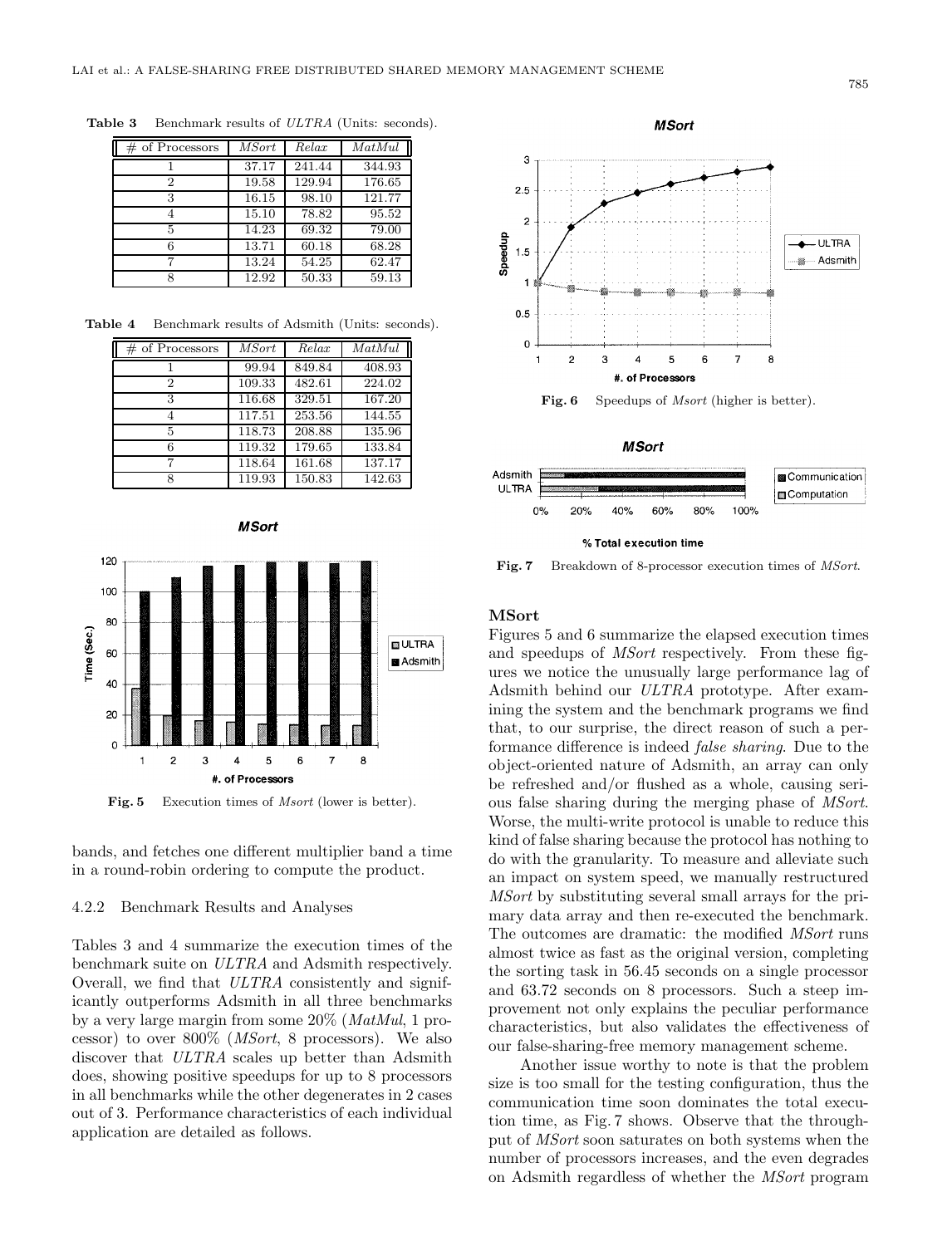







**Fig. 10** Breakdown of 8-processor execution times of *Relax*.

has been restructured or not. Fortunately, the better efficiency of basic operations (see Table 2) still keeps *ULTRA* from the performance degradation that Adsmith undergoes. Although this implies that the raw bandwidth of Ethernet is adequate for *ULTRA* on up to 8 processors, a faster communication medium such as the 100 Mbps Fast Ethernet should undoubtedly enhance both systems' speeds.

## **Relax**

The scenario is different for *Relax*, whose execution times on both DSM systems are depicted in Fig. 8. Since the computation-to-communication ratio of this









**Fig. 13** Breakdown of 8-processor execution times of *MatMul*.

application is high (refer to Fig. 10) and its shared access patterns are regular, *Relax* is obviously far better scalable than *MSort*—from Fig. 9 we observe about 5x speedup on 8 processors for both DSM systems. In fact, in this case Adsmith even exhibits slightly better scalability than *ULTRA*, because the internal caching management expense of Adsmith is proportional to (i.e. scalable to) the amount of shared data held by each processor, thus contributing to its scalability. Nevertheless, *ULTRA* still executes *Relax* 200% to 250% faster than Adsmith in terms of raw speed.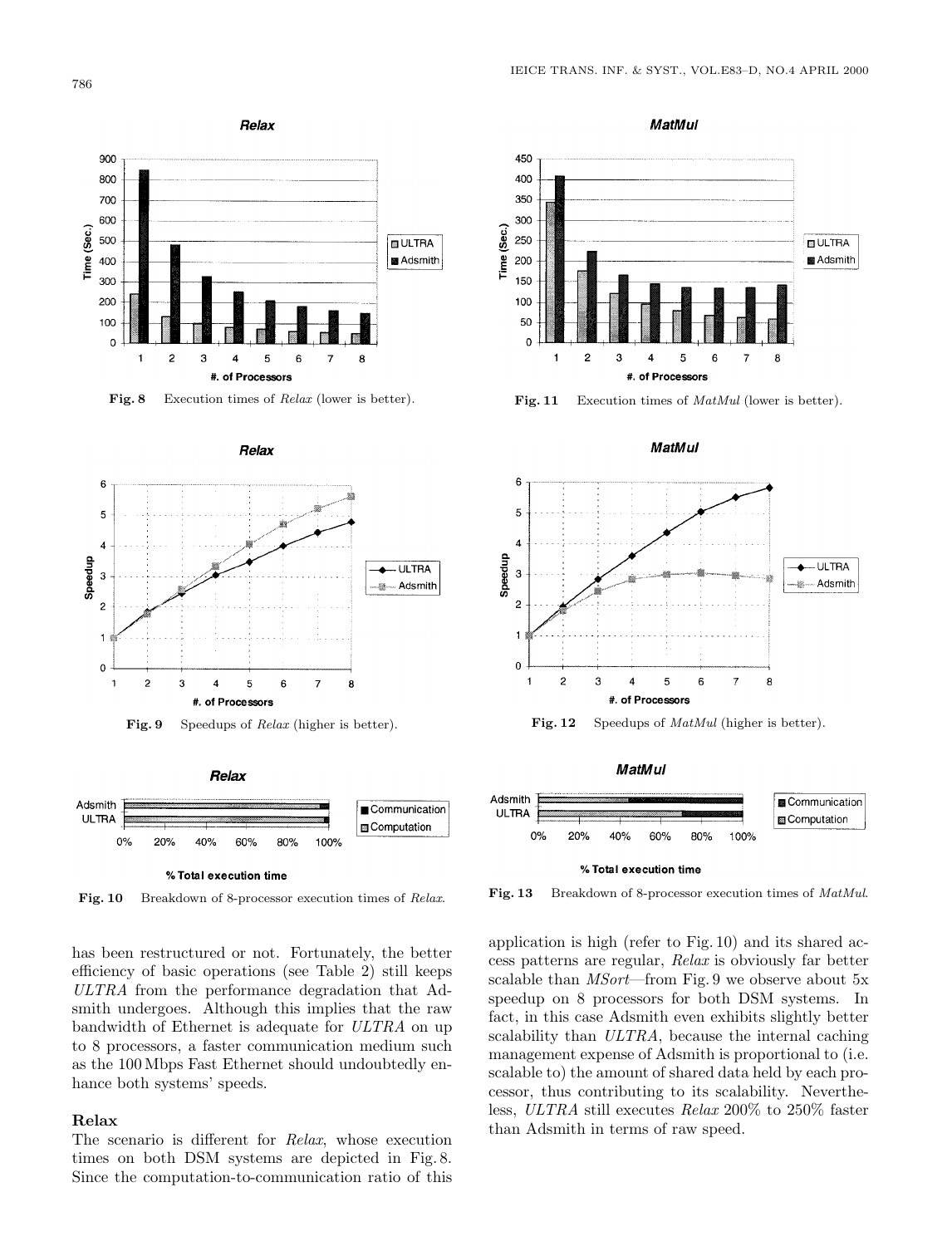#### 787

#### **MatMul**

In Figs. 11 and 12 we present respectively the execution times and speedups of *MatMul*. We observe that at first, *MatMul* scales up well on both systems, and the performance edge of *ULTRA* over Adsmith is about 20%, not as large as in the previous two scenarios. When the number of processors grows, however, the performance on *ULTRA* continues to increase steadily to finally reach 6x speedup on 8 processors, yet the throughput on Adsmith quickly saturates and even starts to degenerate after the fifth processor is added. A closer inspection reveals that most network traffics are generated when the multiplier matrix is accessed. Recall that in *MatMul* the multiplier matrix is partitioned into vertical bands and each processor accesses one different band a time in a round-robin fashion. Since in C language a multi-dimensional array is indeed a collection of possibly noncontiguous subarrays, accessing a band of the multiplier matrix will induce multiple small synchronization transactions to that band's constituent subarrays, which are especially time-consuming on Adsmith due to its higher function invocation costs. In contrast, the AC syntax of *ULTRA* supports acquiring multiple noncontiguous memory blocks atomically, greatly minimizing the run-time overheads and thus leading to better computation-to-communication ratio and higher scalability, as Fig. 13 shows.

#### **5. Conclusions and Future Works**

The key of eliminating false sharing is utilizing dynamic granularity, without inducing side effects such as programming difficulty and external memory fragmentation. In our proposed dynamic granularity scheme, we define a new memory consistency model AC for memory usage transparency, and we adopt segment splitting/merging mechanism to suppress external fragmentation. Performance analyses of our scheme show that the combination of the splay-tree based TST directory and the path-compressing token chasing algorithm is very efficient, yielding synchronization complexity of only a polynomial of logarithmic scale of system sizes. Meanwhile, the benchmark results on our *ULTRA* prototype indicate that our scheme also delivers good realworld performances, surpassing other software DSM designs significantly even with advanced speed optimization features disabled. The high synchronization efficiency also balances the computation/communication ratio, meaning that our scheme scales up well along with the growth of the NOW system size. Another advantage of our scheme is platform-independency, indicating that its implementations such as *ULTRA* will enjoy high portability.

A second generation of *ULTRA*, the *ULTRA-II*, is now under development to fully exploit the massive power of NOW by utilizing performance enhancements such as asynchronous data transfer, the *diff* mechanism [3], [4], [21], and data prefetching [23] techniques. In addition, we will incorporate more features such as real-time and multimedia support into *ULTRA-II*.

#### **References**

- [1] S.V. Adve, A.L. Cox, S. Dwarkadas, R. Rajamony, and W. Zwaenepoel, "A comparison of entry consistency and lazy release consistency implementations," Proc. HPCA-2, pp.26–37, Feb. 3-7, 1996.
- [2] A. Agarwal and A. Gupta, "Memory-reference characteristics of multiprocessor applications under Mach," Proc. Conference on Measurement and Modeling of Computer Systems, pp.215–225, May 1988.
- [3] C. Amza, A. Cox, S. Dwarkadas, P. Keleher, H. Lu, R. Rajamony, W. Yu, and W. Zwaenepoel, "TreadMarks: shared memory computing on networks of workstations," Computer, vol.29, no.2, pp.18–28, Feb. 1996.
- [4] C. Amza, A. Cox, K. Rajamani, and W. Zwaenepoel, "Tradeoffs between false sharing and aggregation in software distributed shared memory," Proc. 6th Symp. on PPoPP, pp.90–99, June 18-21, 1997.
- [5] J.K. Bennett, J.B. Carter, and W. Zwaenepoel, "Munin: distributed shared memory based on type-specific memory coherence," Proc. 2nd Symp. on PPoPP, pp.168–176, 1990.
- [6] J.K. Bennett, J.B. Carter, and W. Zwaenepoel, "Implementation and performance of Munin," Proc. 13th ACM Symp. on OS Principles, pp.152–164, Oct. 1991.
- [7] B.N. Bershad, M.J. Zekauskas, and W.A. Sawdon, "The Midway distributed shared memory system," Proc. IEEE COMPCON 93, pp.528–537, Feb. 1993.
- [8] J. Boykin, D. Kirschen, A. Langerman, and S. LoVerso, Programming under Mach, Reading, Addison-Wesley Inc., 1993.
- [9] Y.I. Chang, M. Singhal, and M.T. Liu, "An improved  $O(log(n))$  mutual exclusion algorithm for distributed systems," Proc. 1990 ICPP, pp.III295-302, 1990.
- [10] R. Chow and T. Johnson, Distributed Operating Systems & Algorithms, Addison-Wesley Longman Inc., 1997.
- [11] J.-H. Chow and V. Sarkar, "False sharing elimination by selection of runtime scheduling parameters," Proc. 1997 ICPP, pp.396–403, Sept. 1997.
- [12] R.C. Dantart, I. Demeure, P. Menuier, and V. Bartro, "Phosphorus: A tool for shared memory management in a distributed environment," Technical Report from Ecole Nationale Supérieure des Télécommunications Département Informatique, Dec. 1995.
- [13] M. Dubois, C. Scheurich, and F.A. Briggs, "Synchronization, coherence, and event ordering in multiprocessors," Computer, vol.21, no.2, pp.9–21, Feb. 1988.
- [14] C. Fidge, "Logical time in distributed computing systems," Computer, vol.24, no.8, pp.28–33, Aug. 1991.
- [15] A. Geist, A. Beguelin, J. Dongarra, W. Jiang, R. Mangcheck, and V. Sunderam, "PVM 3 users guide and reference manual," Technical Report, Oak Ridge National Laboratory, May 1994.
- [16] K. Gharachorloo, A. Gupta, and J.L. Hennessy, "Two techniques to enhance the performance of memory consistency models," Proc. 1991 ICPP, vol.1, pp.355–364, Aug. 1991.
- [17] K.P. Hung, N.H. C. Yung, and Y.S. Cheung, "Reduction of false sharing by using process affinity in page-based distributed shared memory multiprocessor systems," IEEE Int'l Conf. on Algorithms and Architectures for Parallel Processing, pp.383–390, June 1996.
- [18] K.L. Johnson, J. Adler, and S.K. Gupta, "CRL version 1.0 user documentation," Technical Report CRL-SOSP-15,